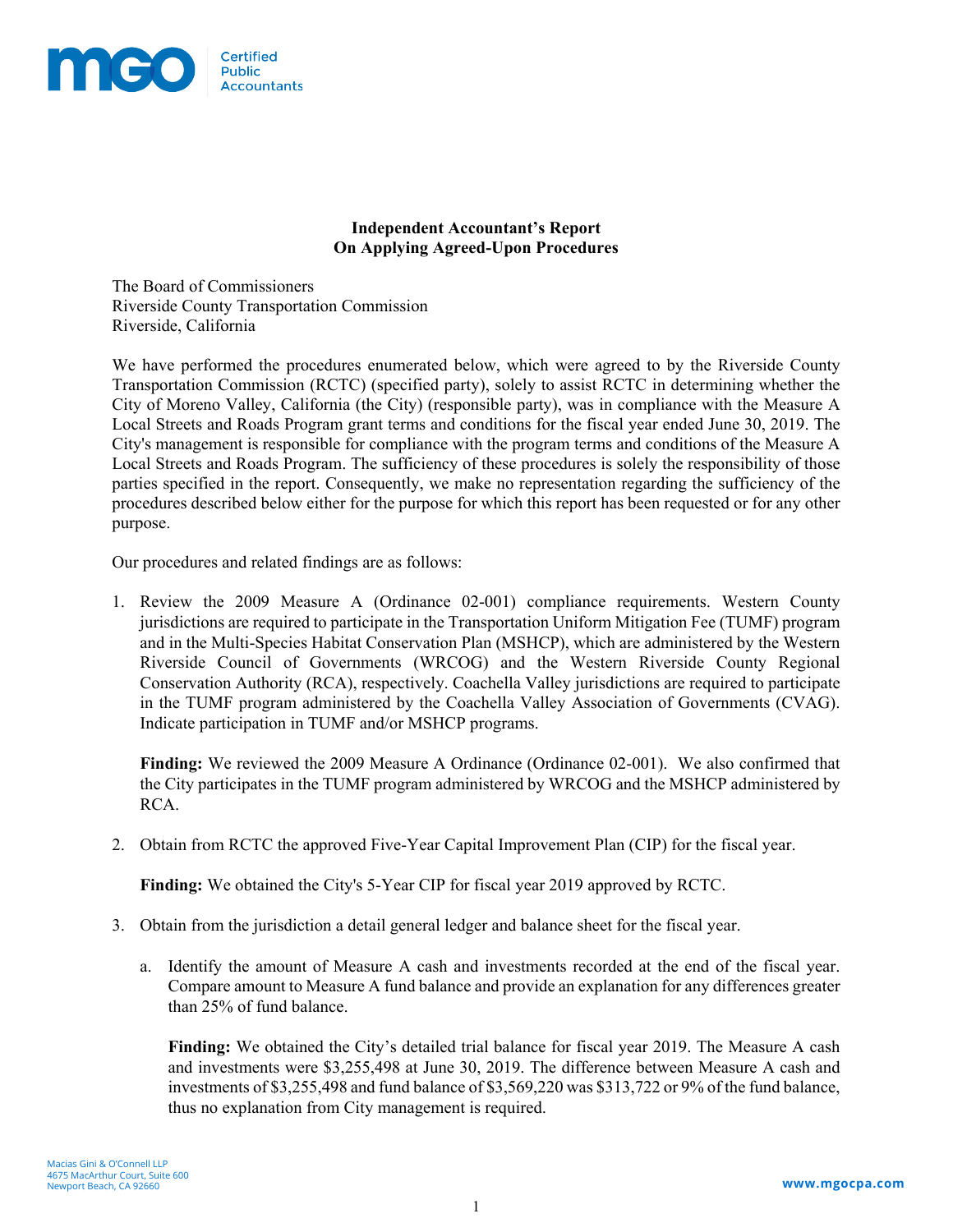b. Identify any amounts due from other funds.

**Finding:** Per review of the City's detailed trial balance, there were no amounts due from other funds as of June 30, 2019.

c. Identify the components of ending fund balance for the Measure A activity (e.g., non-spendable, restricted, assigned, committed, unassigned).

**Finding:** The ending fund balance for the City's Measure A activity was restricted in the amount of \$3,569,220 at June 30, 2019.

d. Identify the existence of any restatement of Measure A fund balance; inquire of management as to the reason for any restatement and provide a summary of the restatement items.

**Finding:** Per review of the City's trial balance, we noted no restatements of the Measure A beginning fund balance at July 1, 2018.

- 4. Obtain an operating statement for the Measure A activity for the fiscal year, including budget amounts; include the operating statement as an exhibit to the report.
	- a. Review the revenues in the operating statement.
		- i. Inquire of management as to what fund is used to record Measure A revenues received from RCTC and identify what the total revenues were for the fiscal year.

**Finding:** We obtained the City's detailed trial balance for fiscal year 2019. We inquired of City management and noted that the City accounts for Measure A revenues in its Measure A Special Revenue Fund (Fund #2001). The City recorded total revenues in the amount of \$4,803,511 for the fiscal year ended June 30, 2019 (refer to Exhibit A).

ii. Obtain from RCTC a listing of Measure A payments to the jurisdiction. Compare the Measure A sales tax revenues recorded by the jurisdiction to the listing of payments made by RCTC.

**Finding:** We obtained the Measure A Local Streets and Roads Annual Disbursement report from RCTC and identified a variance of \$308,919 between the amount reported per RCTC and the amount reported by the City. Per inquiry with management, the difference is due to a RCTC disbursement received in fiscal year 2019 but which belonged to fiscal year 2018. The following schedule summarizes this difference:

|                                  |             |           |  | City of |           |  |  |
|----------------------------------|-------------|-----------|--|---------|-----------|--|--|
|                                  |             |           |  | Moreno  |           |  |  |
|                                  | <b>RCTC</b> |           |  | Valley  |           |  |  |
| Measure A revenues recorded      |             | 4,411,279 |  |         | 4,720,198 |  |  |
| June 2018 Measure A Disbursement |             |           |  |         | (308,919) |  |  |
| Measure A revenues recorded      |             | 4.411.279 |  |         | 4.411.279 |  |  |

- iii. Obtain from the jurisdiction an interest allocation schedule for the fiscal year.
	- 1. Identify the allocation amount of interest income to Measure A activity and what the amount of interest income was for the fiscal year. If no interest was allocated, inquire of management as to the reason for not allocating interest income.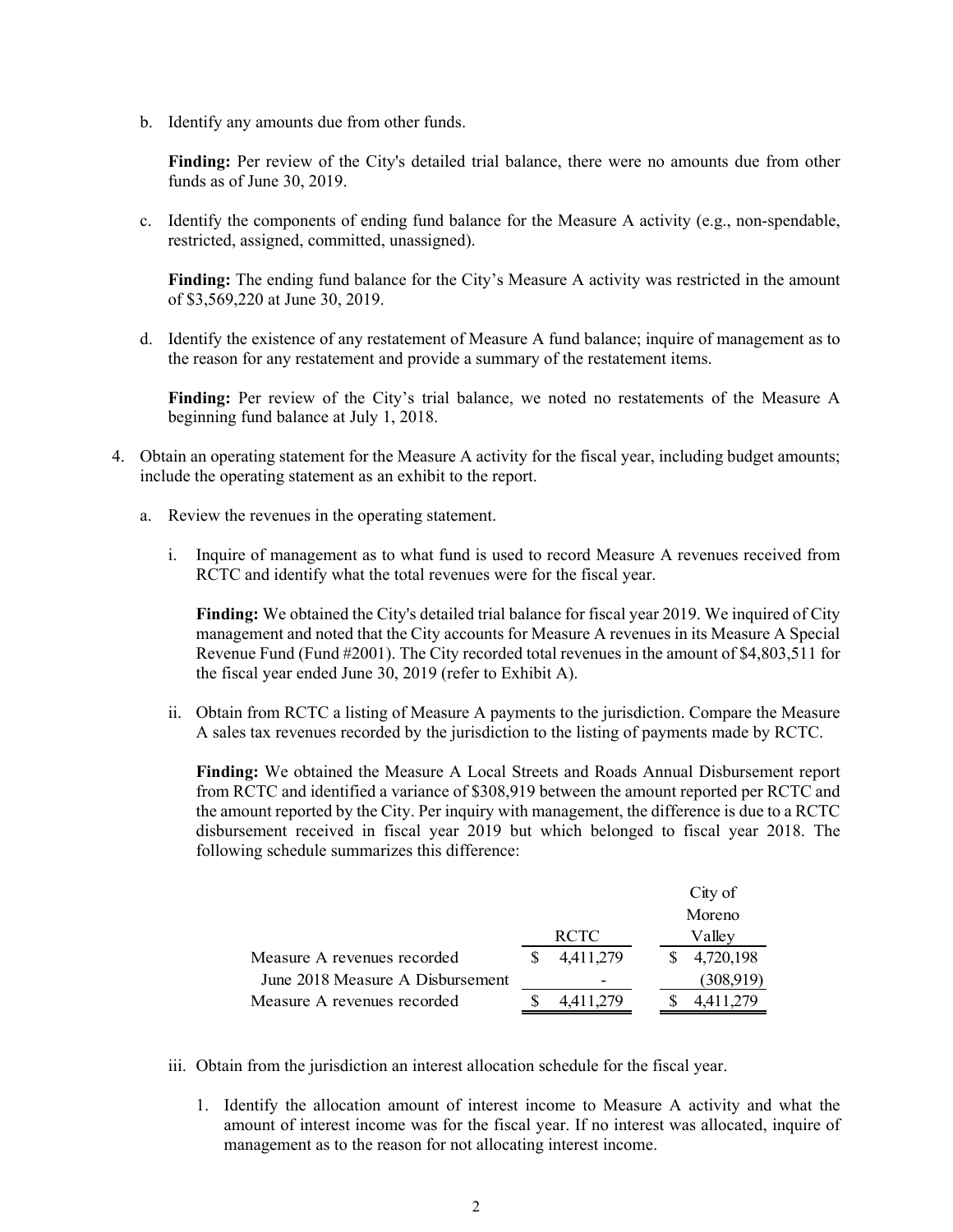**Finding:** We obtained the City's Worksheet for Interest Apportionment for fiscal year 2019 and noted that interest revenue of \$58,951 was allocated to the Measure A special revenue fund for the fiscal year ended June 30, 2019.

- b. Review the expenditures in the operating statement.
	- i. Inquire of management as to what fund is used to record Measure A expenditures and what the total expenditures were for the fiscal year.

**Finding:** We inquired of City management and noted that the City accounts for Measure A revenues in its Measure A Special Revenue Fund (Fund #2001). The City recorded total Measure A expenditures in the amount of \$5,208,651 for the fiscal year ended June 30, 2019 (refer to Exhibit A).

ii. Select expenditures for testing that comprise at least 20% of the total Measure A expenditures.

**Finding:** We haphazardly selected ten transactions for \$1,115,971, which represents 21% of the total Measure A expenditure balance for the fiscal year ended June 30, 2019.

1. For the expenditures selected for testing, compare the dollar amount listed on the general ledger to the supporting documentation.

**Finding:** We compared the dollar amounts listed in the City's trial balance (general ledger) to the invoice package without exception.

2. For the expenditures selected for testing, review the Five-Year CIP and note if the project is included in the Five-Year CIP and is an allowable cost.

**Finding:** The description in the general ledger and invoice package was consistent with approved project expenditures in the 5-year CIP and appears to be allowable.

iii. Inquire of management as to the nature of any transfers in or out recorded in the Measure A Fund. For any transfers out, determine if nature of transfer out was included in the Five-Year CIP.

**Finding:** Per inquiries with management and review of the detailed trial balance, the City recorded the following transfers out of the Measure A special revenue fund:

- \$1,055,000 to the DIF arterial street fund for arterial street expenditures.
- \$1,487,905 to the TRIP debt service fund for the certificates of participation debt services expenditures.
- iv. Inquire of management as to the amount of general or non-project-related indirect costs, if any, included in expenditures. If indirect costs exceed 8% of Measure A revenue, inquire of management as to the basis for indirect costs charged to Measure A. If indirect costs are identified, determine if such costs are included in the Five-Year CIP.

**Finding:** Per our inquires with management and review of the City's detailed trial balance, we noted that the City allocated administrative service charges, including leave buyouts, of \$332,631 to the Measure A special revenue fund, which is 7% of the fiscal year 2019 Measure A revenues of \$4,720,198. Cost Allocation Plan (Overhead) costs were included in the City's Five –Year CIP.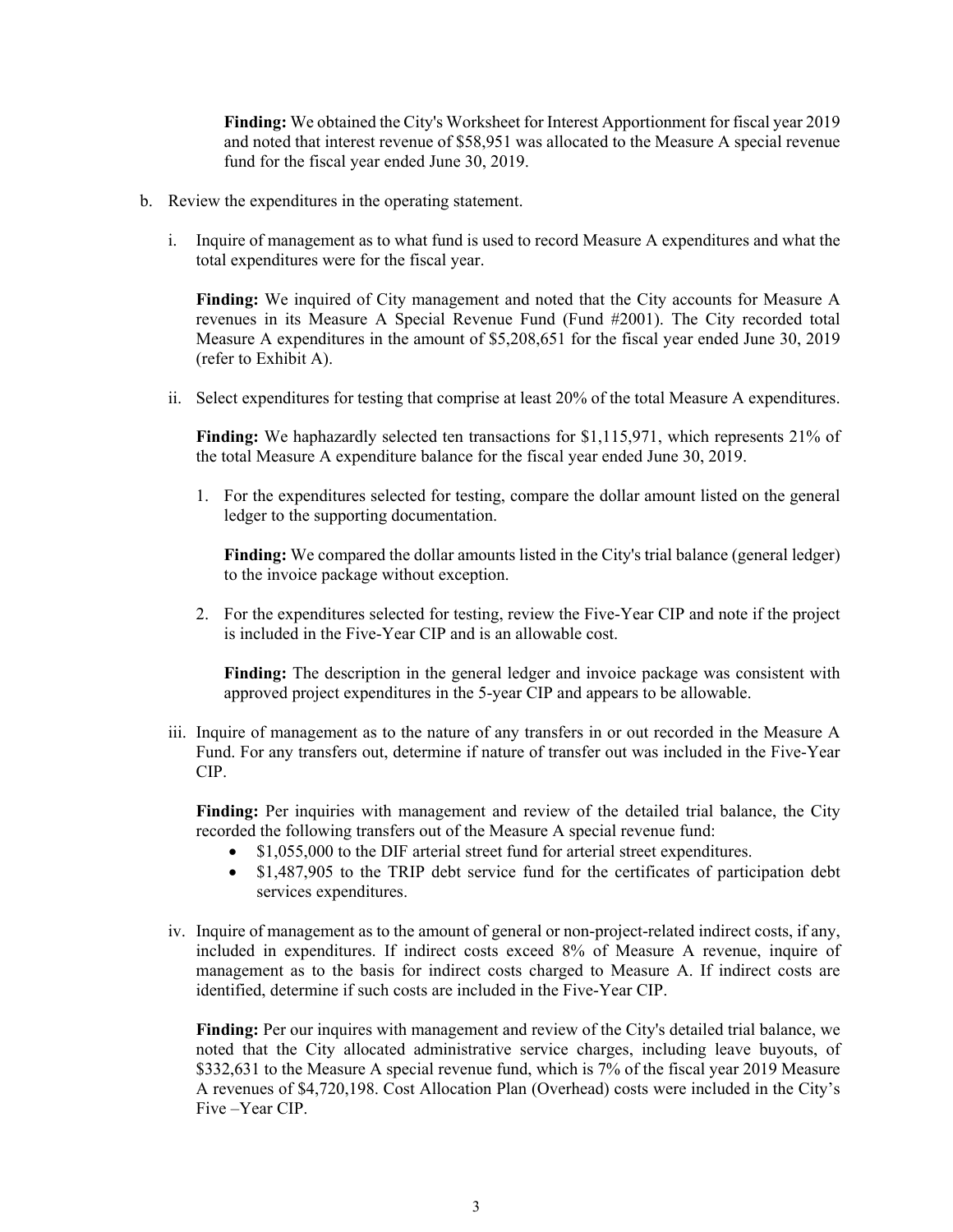- v. Inquire of management as to the amount of debt service expenditures recorded in the Measure A fund.
	- 1. For cities with advance funding agreements with RCTC, compare debt service expenditures to Measure A payments withheld by RCTC.

**Finding:** Per our inquiries of City management, the City does not have an advanced funding agreement with RCTC for fiscal year 2019.

2. For cities with other indebtedness, determine if such costs are included in the Five-Year CIP.

**Finding:** Per our inquiries of management and review of the City's Expenditure Report, TRIP debt service expenditures in the amount of \$1,487,905 were included in the Five-Year CIP plan.

5. Compare the budgeted expenditures to actual amounts; inquire of management as to the nature of significant budget variances.

|                                  |                     |           |   |           |    | Variance with       |  |
|----------------------------------|---------------------|-----------|---|-----------|----|---------------------|--|
|                                  |                     |           |   |           |    | <b>Final Budget</b> |  |
|                                  |                     |           |   |           |    | Positive            |  |
|                                  | <b>Final Budget</b> |           |   | Actual    |    | (Negative)          |  |
| Capital projects                 | \$                  | 2,176,142 | S | 1,232,361 | \$ | 943,781             |  |
| Transportation                   |                     | 1,487,306 |   | 598,196   |    | 889,110             |  |
| Maintenance and operations       |                     | 510,218   |   | 502,558   |    | 7,660               |  |
| <b>Indirect Costs</b>            |                     | 243,399   |   | 243,399   |    |                     |  |
| Non-Departmental (transfers out) |                     | 2,546,000 |   | 2,542,905 |    | 3,095               |  |
| Non-Departmental (leave buyouts) |                     |           |   | 89,232    |    | (89, 232)           |  |
| Total expenditures               |                     | 6,963,065 |   | 5,208,651 | S  | 1,754,414           |  |

**Finding:** Per our inquiries with City management, the variances in budgeted expenditures and actual expenditures are primarily due to the timing of various CIP projects.

- 6. Obtain from RCTC a listing of jurisdictions who participate in the Western County or Coachella Valley TUMF programs.
	- a. If the jurisdiction is a participant in the TUMF program, select at least one disbursement for validation as to the amount remitted to WRCOG or CVAG, as applicable.

**Finding:** We obtained the City's trial balance for the TUMF program and haphazardly selected one disbursement paid to WRCOG in the amount of \$345,642. We agreed the amount to the invoice to validate that the amount was remitted to WRCOG without exception.

b. Indicate the total amount of TUMF fees collected and remitted during the fiscal year.

**Finding:** Per review of the City's trial balance for the TUMF program, the total amount of fees collected and remitted was \$7,881,236 for the year ended June 30, 2019.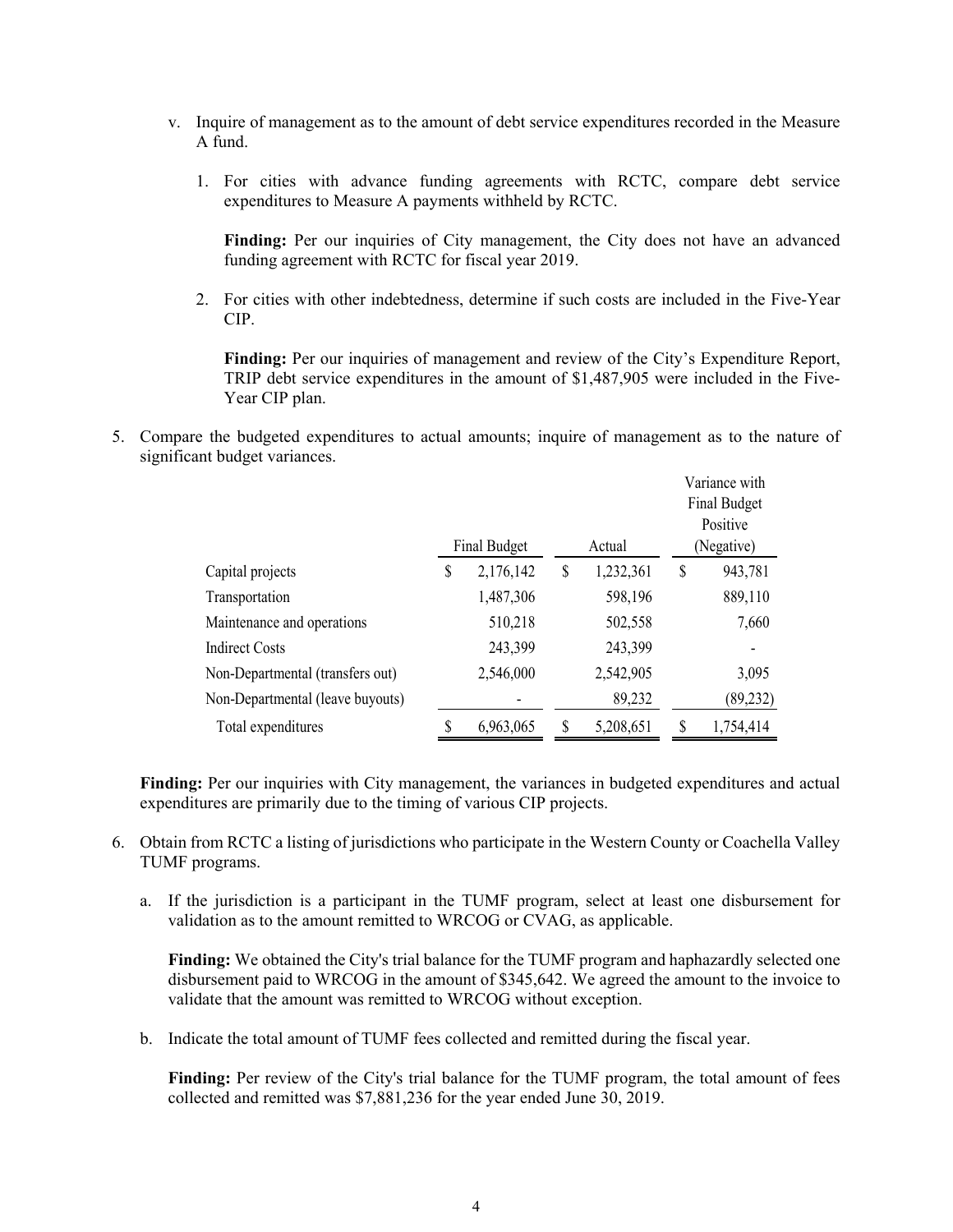- 7. Obtain from RCTC a listing of jurisdictions who participate in the Western County MSHCP program.
	- a. If the jurisdiction is a participant in the MSHCP program, select at least one disbursement for validation as to the amount remitted to RCA, as applicable.

**Finding:** We obtained the City's trial balance for the MSHCP program and haphazardly selected one disbursement paid to RCA in the amount of \$555,713. We agreed the amount to the invoice to validate that the amount was remitted to RCA without exception.

b. Inquire of management as to the existence of any fees collected in prior years and not remitted to RCA as of the end of the fiscal year.

**Finding:** Per inquiries of City management and review of the City's detailed trial balance for the MSHCP program, there were no amounts collected in the prior year and not remitted to RCA as of June 30, 2019.

c. Indicate the total amount of MSHCP fees collected and remitted during the fiscal year.

**Finding:** Per review of the City's trial balance for the MSHCP program, the total amount of fees collected and remitted was \$1,302,983 for the year ended June 30, 2019.

- 8. Obtain from RCTC the Maintenance of Effort (MOE) base year requirement, including supporting detail of the calculations for the City, and the carryover amount allowed as of the beginning of the fiscal year.
	- a. Obtain from the City a calculation of its current year MOE amount in the format similar to its base year calculation. Attach a copy of the calculation worksheet provided by the City as an exhibit to the report.

**Finding:** We obtained the MOE base year requirement and allowable carryover as of June 30, 2018 from RCTC (included in the 2019 Audit Notification Letter).

b. Compare the current year MOE amounts from the General Fund to the general ledger.

**Finding:** No exceptions were noted as a result of applying this procedure.

c. Review the General Fund general ledger to determine if there were any transfers in to fund any MOE amounts.

**Finding:** Per review of the General Fund general ledger, no transfers in to fund any MOE amounts were identified for fiscal year 2019.

d. Compare the amount of current year MOE expenditures to the MOE base requirement and add any excess to, or subtract any deficiency from, the carryover amount.

**Finding:** We noted that current year MOE expenditures of \$2,272,674 were greater than the MOE base requirement of \$1,459,153 resulting in an excess MOE of \$813,521 for the fiscal year ended June 30, 2019.

e. If the amount of discretionary funds spent is less than the MOE base requirement (MOE deficiency), determine the amount of any prior year MOE carryover using the information obtained from RCTC, and reduce the MOE deficiency by any available MOE carryover to determine an adjusted current year expenditure amount.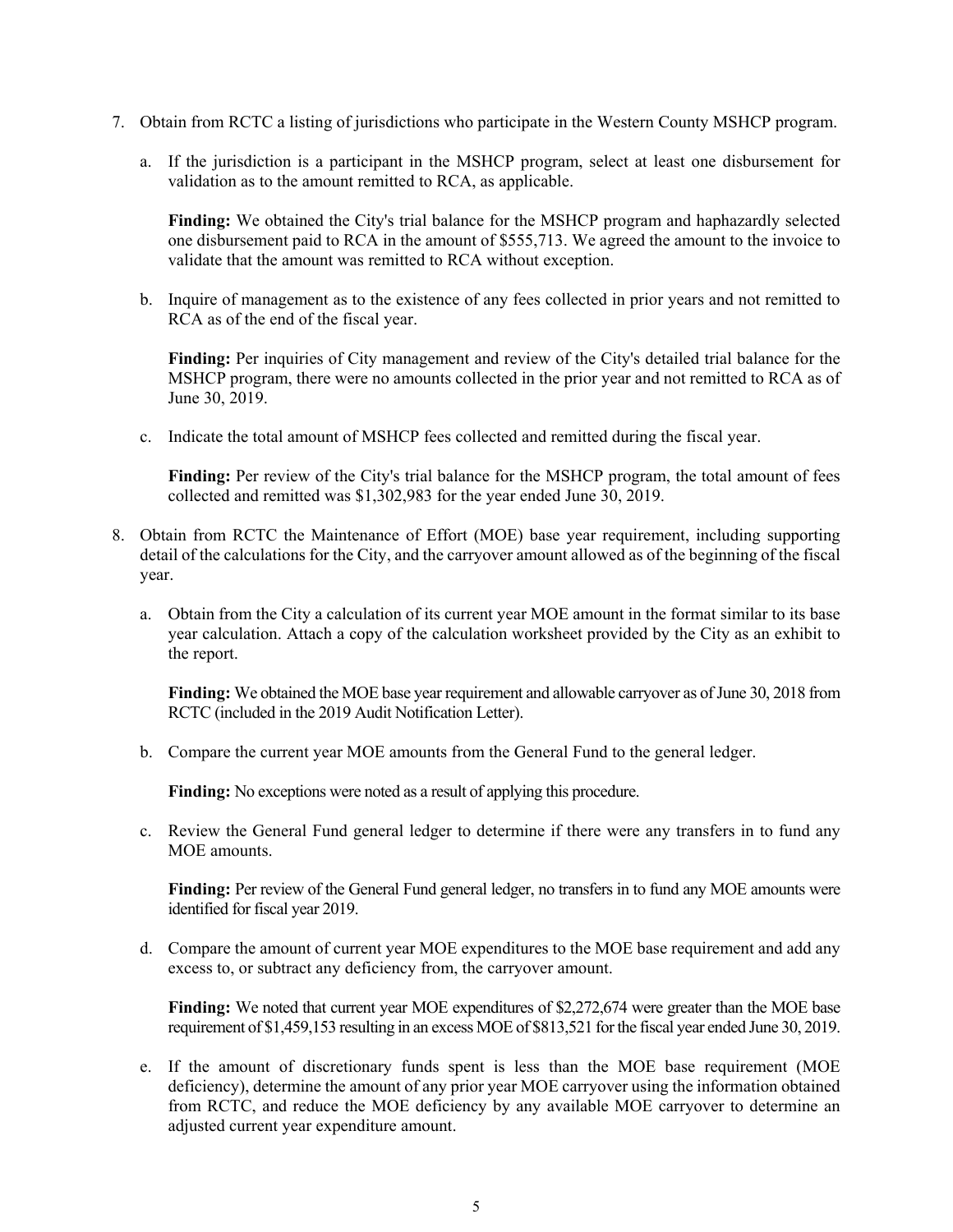**Finding:** Per review of the City's fiscal year 2019 Construction and Maintenance Expenditure summary worksheet, the City's discretionary funds spent in the fiscal year ended June 30, 2019 exceeded the MOE base year requirement. The total MOE excess balance at June 30, 2019 was \$7,314,843. No exceptions were noted as a result of applying this procedure. The City's MOE carryover at June 30, 2019 is calculated as follows:

| MOE excess at July 1, 2018                         | 6,501,322   |
|----------------------------------------------------|-------------|
| Current year MOE expenditures                      | 2,272,674   |
| Less: MOE base year requirement                    | (1,459,153) |
| MOE excess for the fiscal year ended June 30, 2019 | 813,521     |
| MOE excess at June 30, 2019                        | 7,314,843   |

This agreed-upon procedures engagement was conducted in accordance with attestation standards established by the American Institute of Certified Public Accountants. We were not engaged to and did not conduct an examination or review, the objective of which would be the expression of an opinion or conclusion, respectively, on the City's compliance with the grant terms and conditions of the Measure A Local Streets and Roads Program. Accordingly, we do not express such an opinion or conclusion. Had we performed additional procedures, other matters might have come to our attention that would have been reported to you.

This report is intended solely for the information and use of the Board of Commissioners and management of RCTC and is not intended to be and should not be used by anyone other than this specified party.

Macias Gini & O'Connell LAP

Newport Beach, California February 27, 2020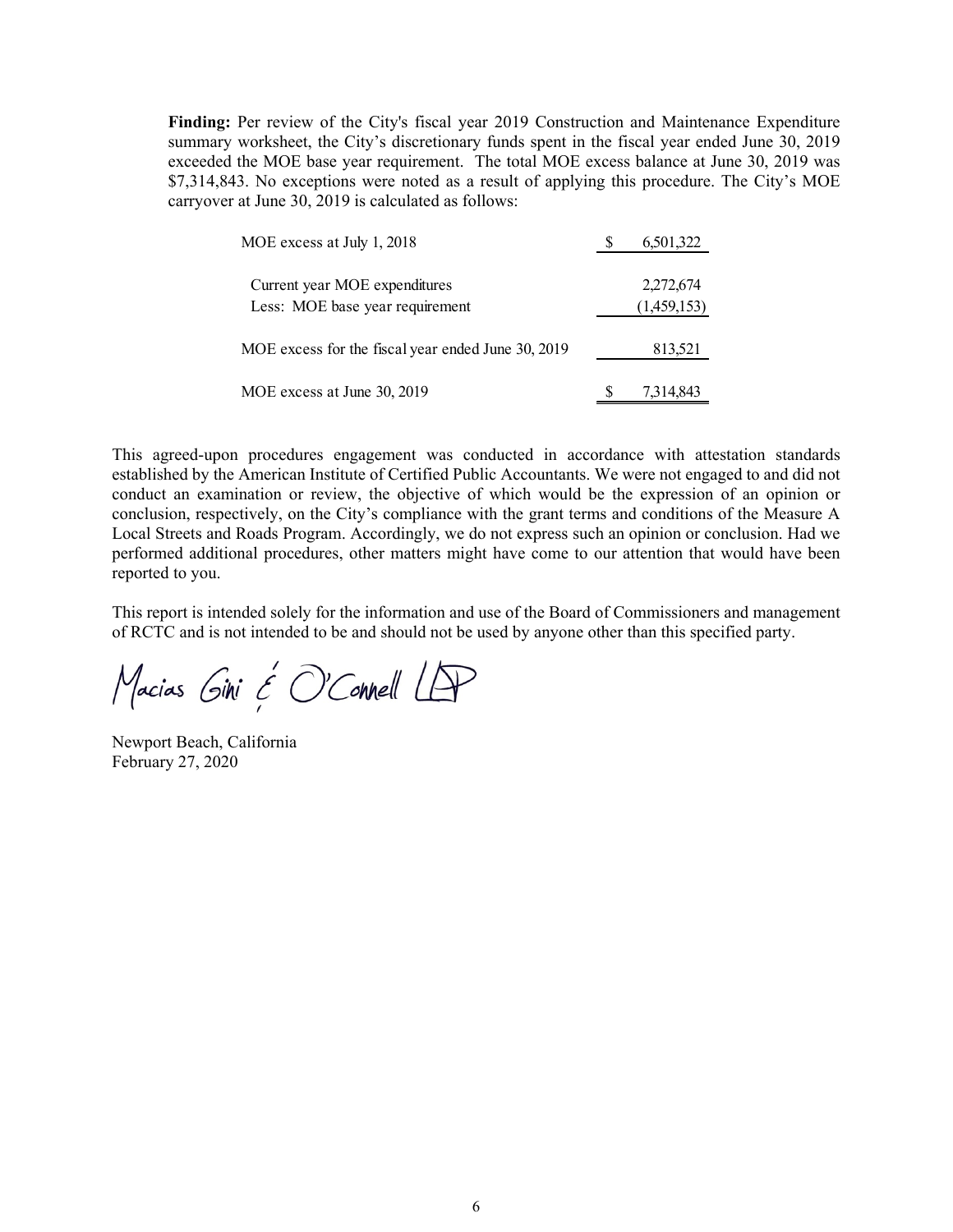## **CITY OF MORENO VALLEY, CALIFORNIA Measure A Operating Statement For the Fiscal Year Ended June 30, 2019 (Unaudited)**

|                                  |    |              |        |            |            | Variance with<br>Final Budget |
|----------------------------------|----|--------------|--------|------------|------------|-------------------------------|
|                                  |    |              |        |            |            | Positive                      |
|                                  |    | Final Budget | Actual |            | (Negative) |                               |
| Revenue:                         |    |              |        |            |            |                               |
| Measure A                        | \$ | 4,240,000    | \$     | 4,720,198  | \$         | 480,198                       |
| Investment interest income       |    | 80,000       |        | 58,951     |            | (21,049)                      |
| Miscellaneous income             |    | 30,000       |        |            |            | (30,000)                      |
| Revenues from other Governments  |    |              |        | (19, 120)  |            | (19, 120)                     |
| Reimbursement Agreement          |    | 46,505       |        | 43,482     |            | (3,023)                       |
| Total revenue                    |    | 4,396,505    |        | 4,803,511  |            | 407,006                       |
| Expenditures:                    |    |              |        |            |            |                               |
| Capital Projects                 |    | 2,176,142    |        | 1,232,361  |            | 943,781                       |
| Transportation                   |    | 1,487,306    |        | 598,196    |            | 889,110                       |
| Maintenance and Operations       |    | 510,218      |        | 502,558    |            | 7,660                         |
| <b>Indirect Costs</b>            |    | 243,399      |        | 243,399    |            |                               |
| Non-Departmental (transfers out) |    | 2,546,000    |        | 2,542,905  |            | 3,095                         |
| Non-Departmental (leave buyouts) |    |              |        | 89,232     |            | (89, 232)                     |
| Total expenditures               |    | 6,963,065    |        | 5,208,651  |            | 1,754,414                     |
| Excess (deficiency) of revenues  |    |              |        |            |            |                               |
| over (under) expenditures        | S  | (2,566,560)  | S      | (405, 140) | S          | 2,161,420                     |